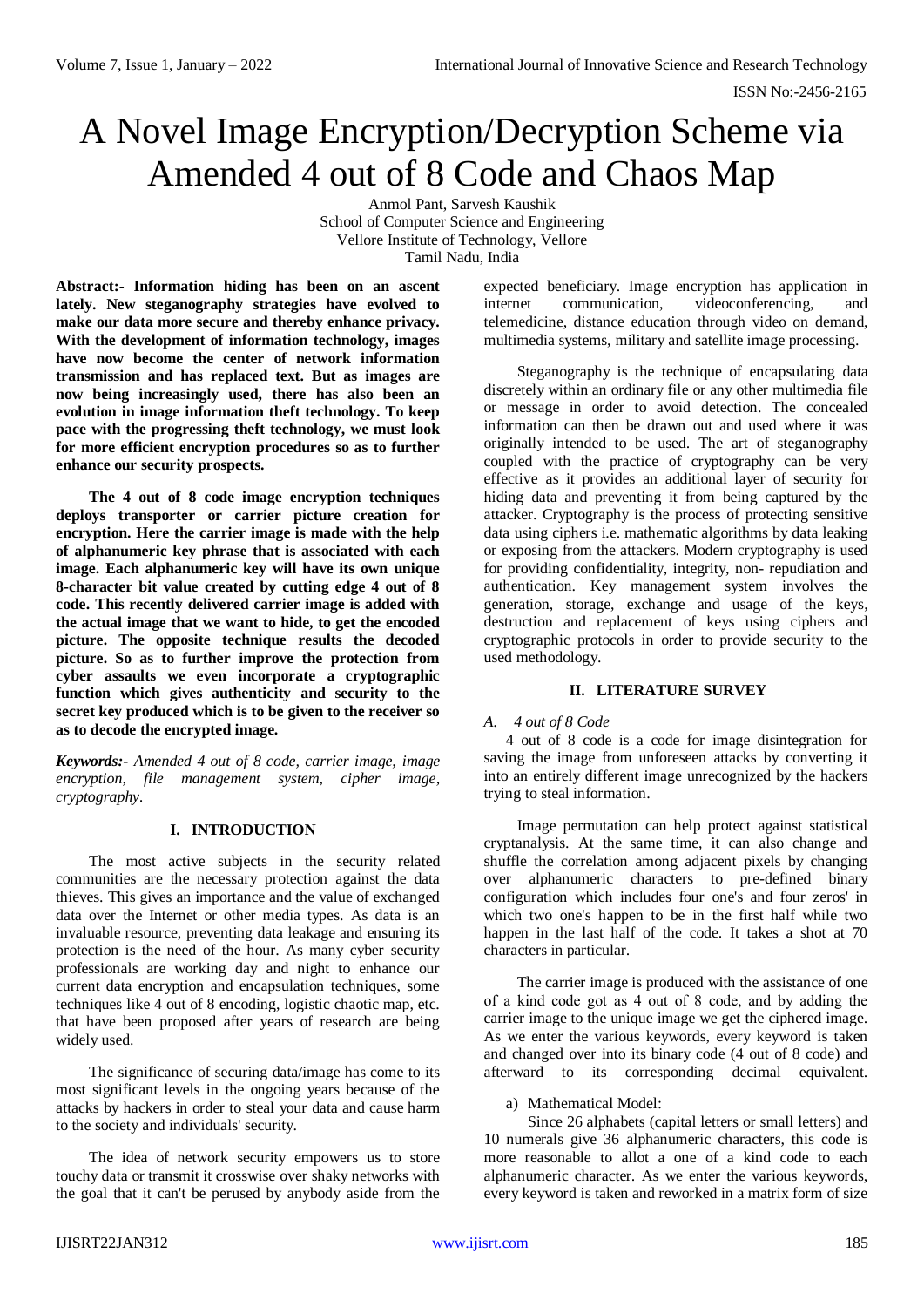equivalent to the size of original picture. On the off chance that the length of the keyword is extremely small, at that point a similar keyword is rehashed till the length has gotten equivalent to the estimate of the original picture. By utilizing table of the alphanumeric character and 4 out of 8 code as appeared in table 1, a carrier image is made. Depending on the keyword, carrier image is created and utilized in the subsequent procedure to produce an encoded or encrypted picture**.** 

A file system is introduced as well to save the previously generated password and use the pass-word for calculations when another image is encrypted using the cipher. This provides additional security as only the first input will be known to the attacker and rest of the subsequent calculations will be unknown to the attacker.

The final encryption value is then calculated by multiplication of the password stored in the file and the ASCII value of each keyword entered by the sender, which can be stored in a separate array, based on their character lengths. If the character length is even, then the sum of the first and last ASCII value, sum of the second and second last ASCII value, and so on, are multiplied with the password stored in the file. If the character length is odd, then the sum of the first and second ASCII value, sum of third and fourth ASCII value and so on are multiplied to the password stored in the file.

The remainder after performing the modulus of the final result with 10000 generates the required 4 - digit password. This 4-digit password is then shared to the receiver by the sender in order to decrypt the image securely and replace the old password in the file system.

| Letter       | <b>ASCII</b> | Binary   | Letter      | ASCII | Binary   |
|--------------|--------------|----------|-------------|-------|----------|
| a            | 097          | 01100001 | A           | 065   | 01000001 |
| b            | 098          | 01100010 | B           | 066   | 01000010 |
| $\mathbf{C}$ | 099          | 01100011 | C           | 067   | 01000011 |
| d            | 100          | 01100100 | D           | 068   | 01000100 |
| e            | 101          | 01100101 | Ε           | 069   | 01000101 |
| $\mathbf f$  | 102          | 01100110 | $\mathbf F$ | 070   | 01000110 |
| g            | 103          | 01100111 | G           | 071   | 01000111 |
| h            | 104          | 01101000 | H           | 072   | 01001000 |
| $\mathbf{i}$ | 105          | 01101001 | T           | 073   | 01001001 |
| j            | 106          | 01101010 | J           | 074   | 01001010 |
| k            | 107          | 01101011 | K           | 075   | 01001011 |
| 1            | 108          | 01101100 | L           | 076   | 01001100 |
| m            | 109          | 01101101 | M           | 077   | 01001101 |
| n            | 110          | 01101110 | N           | 078   | 01001110 |
| $\Omega$     | 111          | 01101111 | O           | 079   | 01001111 |
| p            | 112          | 01110000 | P           | 080   | 01010000 |
| q            | 113          | 01110001 | Q           | 081   | 01010001 |
| $\mathbf{r}$ | 114          | 01110010 | R           | 082   | 01010010 |
| S            | 115          | 01110011 | S           | 083   | 01010011 |

| t | 116 | 01110100 | T | 084 | 01010100 |
|---|-----|----------|---|-----|----------|
| u | 117 | 01110101 | U | 085 | 01010101 |
| v | 118 | 01110110 | V | 086 | 01010110 |
| W | 119 | 01110111 | W | 087 | 01010111 |
| X | 120 | 01111000 | X | 088 | 01011000 |
| у | 121 | 01111001 | Y | 089 | 01011001 |
| z | 122 | 01111010 | Z | 090 | 01011010 |
|   |     |          |   |     |          |

ISSN No:-2456-2165

Table 1: Conventional 4 out of 8 encoding Combinations

#### *B. Chaos Map*

Chaos theory is а non-deterministic theoretical system based on nonlinear systems and randomness. Chaos is а random process found in non-linear, dynamical system, which is non-period, non-converging and bounded. Moreover, it has а very sensitive dependence upon its initial condition and parameter.

However, the current image chaotic encryption technology still fails to break through the category of twodimensional integer-order chaotic systems, and there is still room for improvement in dynamic characteristics of the proposed algorithm. The following mathematical model could help better explain the process of encryption the chaos map adopts.

Using simple chaotic maps, large combinations of random digits can be formed. Here, we are using two chaotic maps in parallel, which are cross connected to each other. Each of the map generates one random digit in each run i.e. one number per iteration.

- Mathematical Model: The step by step proposed chaos map encryption procedure is presented below.
- **The Permutation Phase -** The Logistic chaos map is used to generate a random sequence. The values are chosen with a precision of 10 digits. The sequence generated by the above step is used to permute the pixels of plain image.
- **The Substitution Phase -** The permuted data is then converted to DNA sequence (C). The same sequence is again used to generate a random bit sequence. For this purpose, this binary sequence is also converted to its DNA sequence (D).

The DNA sequences C and D are added together which results in a new DNA sequence E. E is again converted back to sequence of 8 bit (integer) F form.

Finally, XOR-ing of each element of the sequence is done with the elements previous to that index on F which gives the final encrypted image.

#### **III. PROPOSED ALGORITHM–AMENDED 4 OUT OF 8 ENCODING**

This code is of 8-bit length with 4 number of one's and 4 number of zero's. This would give us 70 combinations, which is more than twice the number of combinations offered by the conventional 4 out of 8 encoding based approach. Since 52 letters in order (capital letter and small letters) and 10 numerals and 8 special characters which combines to give 70 alphanumeric characters, this code is increasingly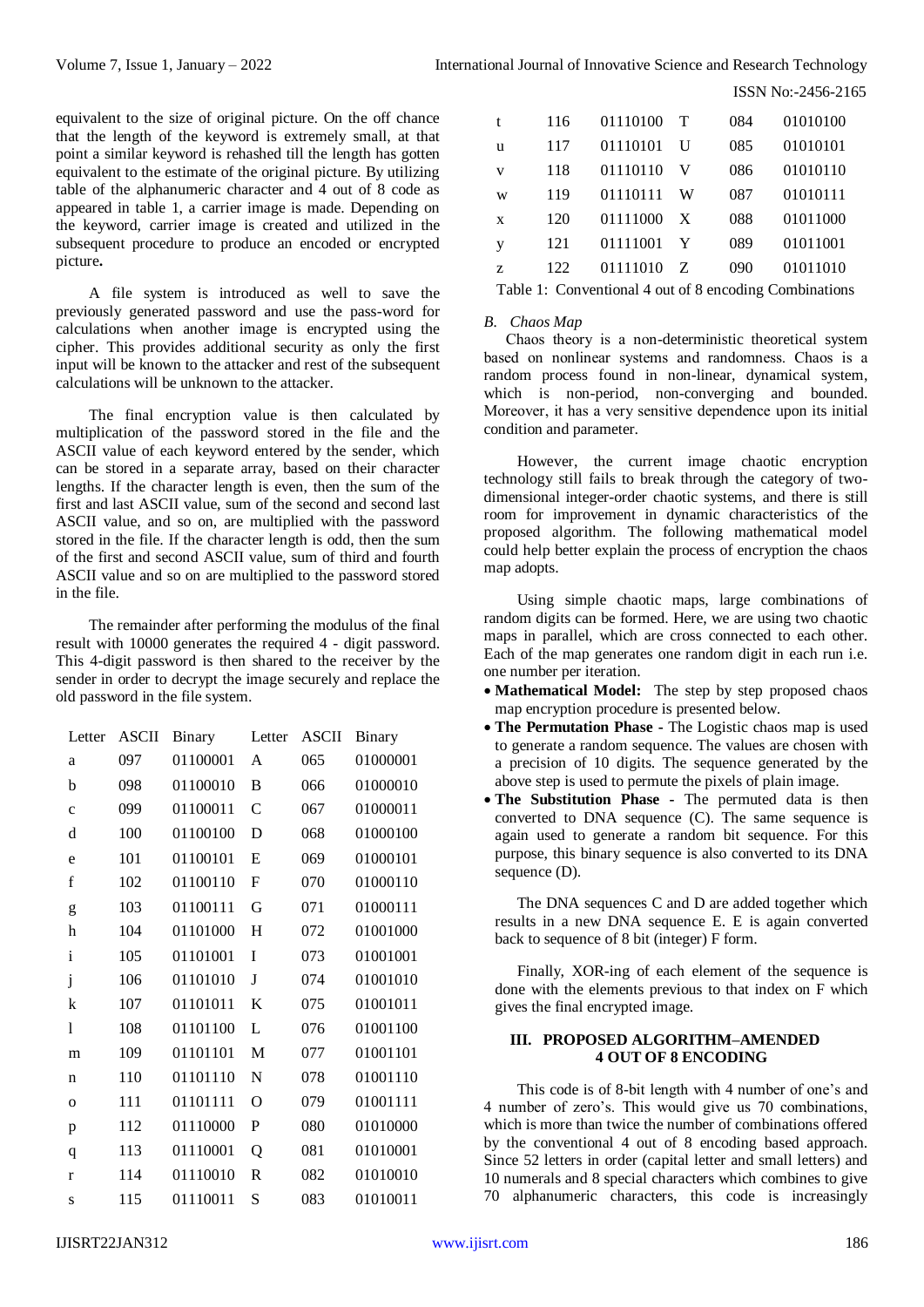reasonable to allot an exceptional code to every alphanumeric character. As we enter the various keywords, every keyword is taken and changed over into its binary code (4 out of 8 code) and afterward to its decimal equivalent.

This code helps accommodate special and alphanumeric characters, which was not possible previously in the normal 4 out of 8 encoding. This technique might be computationally expensive as it requires double the storage space, but at the same time, it also helps convey double the information about the contents of each and every bit.

## **IV. PROPOSED METHODOLOGY AND CIPHER USED**

Here the 8 bits account for over 70 characters that can be encoded into different binary equivalents. The below table (II) sums up all the possible character combinations that are provided by the advance 4 out of 8 encoding method.

For each pixel of the image, a password is decided and stored in a file, the password is nothing but a binary representation of an alphanumeric character, with which every encoded pixel can be multiplied or divided to get the required encrypted pixel.

The final encryption value is then calculated by multiplication of the password stored in the file and the converted value of each pixel frame entered by the sender, which can be stored in a separate array, based on their character lengths and memory constraints.

Advance 4 out of 8 encoding follows the same conventions when it comes to the addition of bits based on the character length, if the character length is even, then the sum of the first and last ASCII value, sum of the second and second last ASCII value, and so on, are multiplied with the password stored ln the file. If the character length is odd, then the sum of the first and second ASCII value, sum of third and fourth ASCII value and so on are multiplied to the password stored in the file.

The remainder after performing the modulus of the final result with 10000 generates the required 4 - digit password. This 4-dlglt password is then shared to the receiver by the sender ln order to decrypt the image securely and replace the old password in the file system.

| Serial No.              | Binary form        | Hex<br>Decimal form |        | Decimal form Alphanumeric- special<br>character |
|-------------------------|--------------------|---------------------|--------|-------------------------------------------------|
| $\mathbf{1}$            | 0000<br>1111       | F                   | 15     | $\rm{a}$                                        |
| $\,2\,$                 | $0001\,$<br>0111   | 17                  | 23     | $\bf b$                                         |
| $\overline{\mathbf{3}}$ | 0001<br>1011       | $1\mathrm{B}$       | 27     | $\mathbf c$                                     |
| $\overline{\mathbf{4}}$ | 0001<br>1101       | $1\mathrm{D}$       | 29     | ${\bf d}$                                       |
| 5                       | 0001<br>1110       | $1\mathrm{E}$       | $30\,$ | $\rm e$                                         |
| 6                       | 0010<br>0111       | 27                  | 39     | $\rm f$                                         |
| 7                       | $0010\,$<br>1011   | $2\mathrm{B}$       | 43     | g                                               |
| $\,$ 8 $\,$             | 0010<br>1101       | 2D                  | 45     | $\,$ h                                          |
| $\overline{9}$          | 0010<br>1110       | $2\mathrm{E}$       | 46     | $\rm i$                                         |
| $10\,$                  | $0011$<br>$0011\,$ | 33                  | 51     | j                                               |
| 11                      | 0011<br>0101       | 35                  | 53     | $\bf k$                                         |
| 12                      | $0011\,$<br>0110   | 36                  | 54     | $\mathbf{l}$                                    |
| 13                      | 0011<br>1001       | 39                  | 57     | ${\bf m}$                                       |
| 14                      | 0011<br>$1010\,$   | 3A                  | 58     | $\mathbf n$                                     |
| 15                      | $0011\,$<br>1100   | 3C                  | $60\,$ | $\mathbf{o}$                                    |
| 16                      | 0100<br>0111       | 47                  | 71     | $\, {\bf p}$                                    |
| 17                      | 0100<br>1011       | $4\mathrm{B}$       | 75     | $\bf q$                                         |
| 18                      | 0100<br>1101       | 4D                  | 77     | $\bf r$                                         |
| 19                      | 0100<br>1110       | 4E                  | 78     | S                                               |
| 20                      | 0101<br>0011       | 53                  | 83     | $\mathbf t$                                     |
| 21                      | 0101<br>0101       | 55                  | 85     | u                                               |
| 22                      | 0101<br>0110       | 56                  | 86     | $\mathbf{v}$                                    |
| 23                      | 0101<br>1001       | 59                  | 89     | W                                               |
| 24                      | 0101<br>1010       | 5A                  | 90     | $\mathbf x$                                     |
| 25                      | 0101<br>1100       | 5C                  | 92     | у                                               |
| 26                      | 0110<br>0011       | 63                  | 99     | z                                               |
| 27                      | 0110<br>0101       | 65                  | 101    | A                                               |
| 28                      | 0110<br>0110       | 66                  | 102    | B                                               |
| 29                      | 0110<br>$1001\,$   | 69                  | 105    | $\mathsf{C}$                                    |
| 30                      | 0110<br>1010       | 6A                  | 106    | D                                               |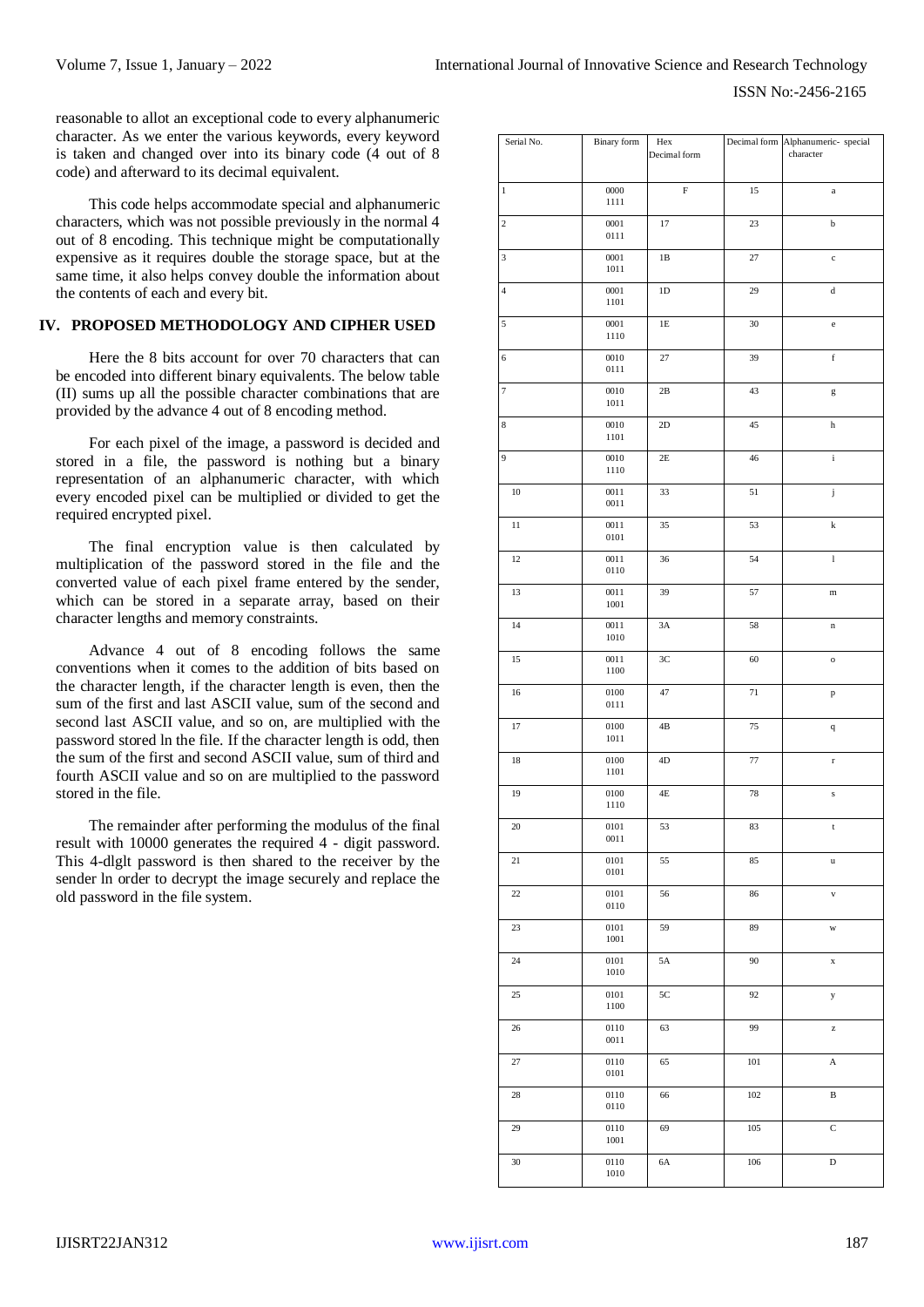## **V. RESULTS**

The above proposed algorithm was implemented using MATLAB and the results obtained for carrier image and encrypted image for numerous different values (of varying complexity) of the encryption key are shown below.









**b)**





*B. Key- hello123*

| $\bf J$<br>36<br>1000<br>135<br>87<br>0111<br>37<br>1000<br>139<br>K<br>8B<br>1011<br>38<br>141<br>1000<br>8D<br>L<br>1101<br>39<br>1000<br>8E<br>142<br>M<br>1110<br>40<br>1001<br>93<br>147<br>N<br>0011<br>1001<br>149<br>41<br>95<br>O<br>0101<br>$\mathbf{P}$<br>42<br>1001<br>150<br>96<br>0110<br>43<br>1001<br>99<br>153<br>Q<br>1001<br>44<br>1001<br><b>9A</b><br>154<br>${\mathbb R}$<br>1010<br>45<br>1001<br>9C<br>S<br>156<br>1100<br>T<br>46<br>1010<br>A <sub>3</sub><br>163<br>0011<br>47<br>1010<br>U<br>A <sub>5</sub><br>165<br>0101<br>48<br>1010<br>166<br>V<br>A6<br>0110<br>49<br>A <sub>9</sub><br>1010<br>169<br>W<br>1001<br>50<br>170<br>X<br>1010<br>AA<br>1010<br>$\mathbf Y$<br>51<br>1010<br>AC<br>172<br>1100<br>52<br>Z<br>1011<br>B1<br>177<br>0001<br>53<br>1011<br>B2<br>178<br>$\boldsymbol{0}$<br>0010 | 35 | 0111<br>1000 | 78 | 120 | I |
|-----------------------------------------------------------------------------------------------------------------------------------------------------------------------------------------------------------------------------------------------------------------------------------------------------------------------------------------------------------------------------------------------------------------------------------------------------------------------------------------------------------------------------------------------------------------------------------------------------------------------------------------------------------------------------------------------------------------------------------------------------------------------------------------------------------------------------------------------|----|--------------|----|-----|---|
|                                                                                                                                                                                                                                                                                                                                                                                                                                                                                                                                                                                                                                                                                                                                                                                                                                               |    |              |    |     |   |
|                                                                                                                                                                                                                                                                                                                                                                                                                                                                                                                                                                                                                                                                                                                                                                                                                                               |    |              |    |     |   |
|                                                                                                                                                                                                                                                                                                                                                                                                                                                                                                                                                                                                                                                                                                                                                                                                                                               |    |              |    |     |   |
|                                                                                                                                                                                                                                                                                                                                                                                                                                                                                                                                                                                                                                                                                                                                                                                                                                               |    |              |    |     |   |
|                                                                                                                                                                                                                                                                                                                                                                                                                                                                                                                                                                                                                                                                                                                                                                                                                                               |    |              |    |     |   |
|                                                                                                                                                                                                                                                                                                                                                                                                                                                                                                                                                                                                                                                                                                                                                                                                                                               |    |              |    |     |   |
|                                                                                                                                                                                                                                                                                                                                                                                                                                                                                                                                                                                                                                                                                                                                                                                                                                               |    |              |    |     |   |
|                                                                                                                                                                                                                                                                                                                                                                                                                                                                                                                                                                                                                                                                                                                                                                                                                                               |    |              |    |     |   |
|                                                                                                                                                                                                                                                                                                                                                                                                                                                                                                                                                                                                                                                                                                                                                                                                                                               |    |              |    |     |   |
|                                                                                                                                                                                                                                                                                                                                                                                                                                                                                                                                                                                                                                                                                                                                                                                                                                               |    |              |    |     |   |
|                                                                                                                                                                                                                                                                                                                                                                                                                                                                                                                                                                                                                                                                                                                                                                                                                                               |    |              |    |     |   |
|                                                                                                                                                                                                                                                                                                                                                                                                                                                                                                                                                                                                                                                                                                                                                                                                                                               |    |              |    |     |   |
|                                                                                                                                                                                                                                                                                                                                                                                                                                                                                                                                                                                                                                                                                                                                                                                                                                               |    |              |    |     |   |
|                                                                                                                                                                                                                                                                                                                                                                                                                                                                                                                                                                                                                                                                                                                                                                                                                                               |    |              |    |     |   |
|                                                                                                                                                                                                                                                                                                                                                                                                                                                                                                                                                                                                                                                                                                                                                                                                                                               |    |              |    |     |   |
|                                                                                                                                                                                                                                                                                                                                                                                                                                                                                                                                                                                                                                                                                                                                                                                                                                               |    |              |    |     |   |
|                                                                                                                                                                                                                                                                                                                                                                                                                                                                                                                                                                                                                                                                                                                                                                                                                                               |    |              |    |     |   |
|                                                                                                                                                                                                                                                                                                                                                                                                                                                                                                                                                                                                                                                                                                                                                                                                                                               |    |              |    |     |   |

| 64 | 1101<br>0100 | D <sub>4</sub> | 212 | $\omega$      |
|----|--------------|----------------|-----|---------------|
| 65 | 1101<br>1000 | D <sub>8</sub> | 216 | #             |
| 66 | 1110<br>0001 | E1             | 225 | \$            |
| 67 | 1110<br>0010 | E2             | 226 | %             |
| 68 | 1110<br>0100 | E <sub>4</sub> | 228 |               |
| 69 | 1110<br>1000 | E8             | 232 | &             |
| 70 | 1111<br>0000 | F <sub>0</sub> | 240 | $\frac{1}{2}$ |

Table 3:

All possible combinations of amended 4 out of 8 encoding along with alphanumeric and special characters.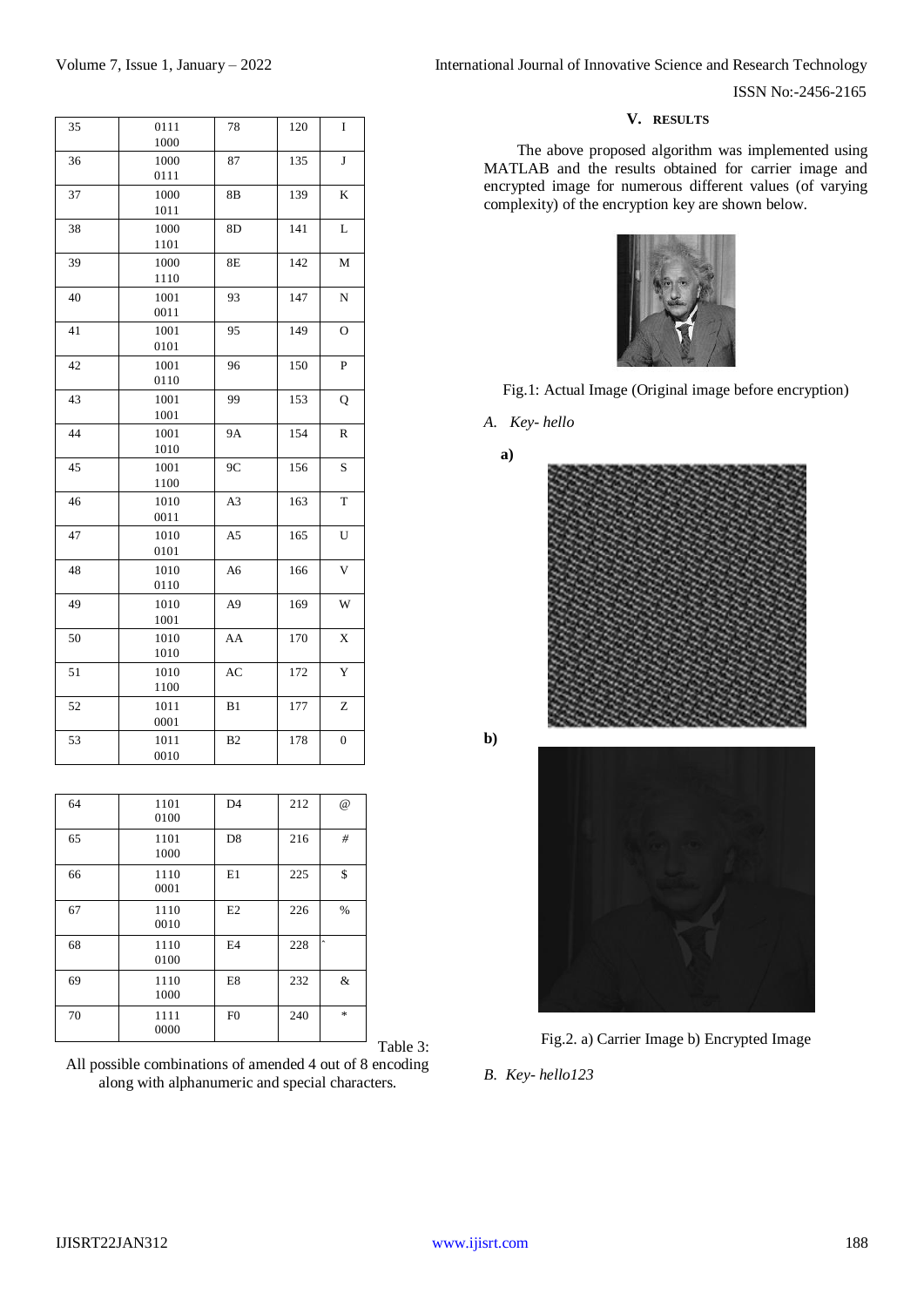



**b)**





# *C. Key- @ello#123*

**a)**

**b)**



Fig.4: a) Carrier Image b) Encrypted Image

*D. 5.4: Key- !12@3#*

**a)**

**b)**



Fig.5: a) Carrier Image b) Encrypted Image

*E. Key- the quick brown fox jumps over the lazy dog* 



Fig. 6: a) Carrier Image b) Encrypted Image

**b)**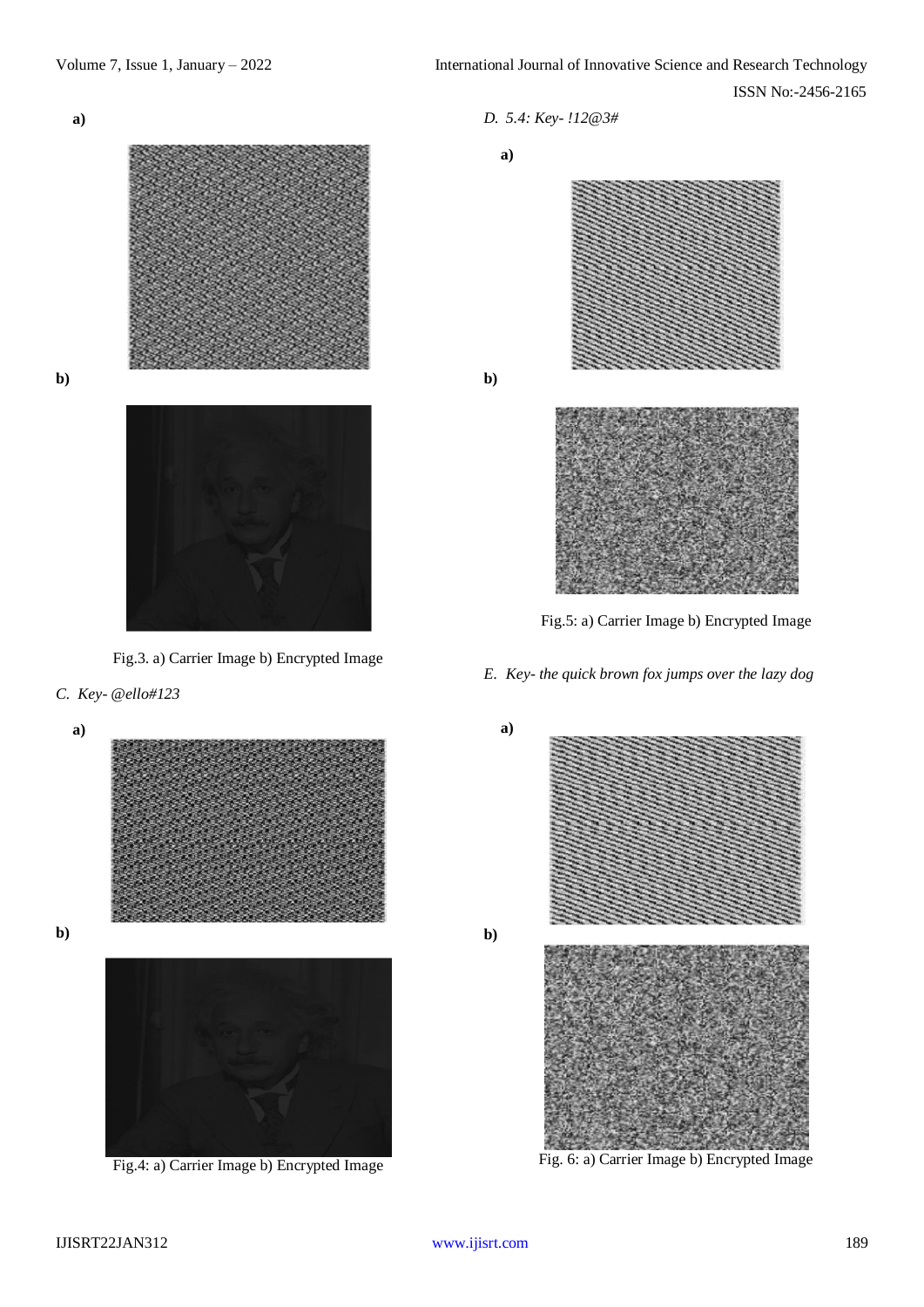F. *Key*@thequickbrownfoxjumpsoverthelazydog#1234!5678 9

**a)**



**b)**



Fig.7: a) Carrier Image b) Encrypted Image

*G. 5.7: Key- 1!2@3#4\$5%6^7&8\*9*

**a)**



**b)**



Fig. 8: a) Carrier Image b) Encrypted Image

*H. Decryption*



Fig. 9: Decrypted Image (received image)

#### **VI. COMPARISON**

The proposed algorithm, an upgrade over the conventional 4 out of 8 encoding, is both feasible to implement and easy to use. Coupled with the fact that it is lossless and permutes each pixel on almost 70 characters (including numbers and special characters) rather than its conventional counterpart that uses just 26 letter combinations, it has the potential to be incorporated in web applications and replace some of the contemporary industrial level encryption algorithms out there.

It boasts of an end to end file management system, so that the intermediate carrier images generated are also not lost, adding another layer of security. The algorithm, works with compound cipher and carrier images and hence, it is harder for attackers to intercept and decrypt the images without the key and the password.

## **VII. CONCLUSION**

The above algorithm proposes an 8 bit alternative to the conventional 4 bit encoding technique, which makes it a little more memory consuming, but at the same time, makes room for more complex permutations of characters as keys, which accounts for a higher degree of distortion in the encrypted image. The algorithm is both feasible to implement (as done here) and provides a higher degree of security as compared to its conventional counterpart.

The future work for the proposed algorithm could be to add two factor authentication to the file system, so that the attacker cannot extract the encrypted image even if the password is somehow breached, thereby making the communication and image transmission over the network all the more secure.

## **ACKNOWLEDGMENT**

We would like to thank Dr. Jayakumar K., Associate Professor Grade 1, School of Computer Science and Engineering (SCOPE), Vellore Institute of Technology, for his unwavering support and guidance throughout the tenure of this research study that led to its successful completion.